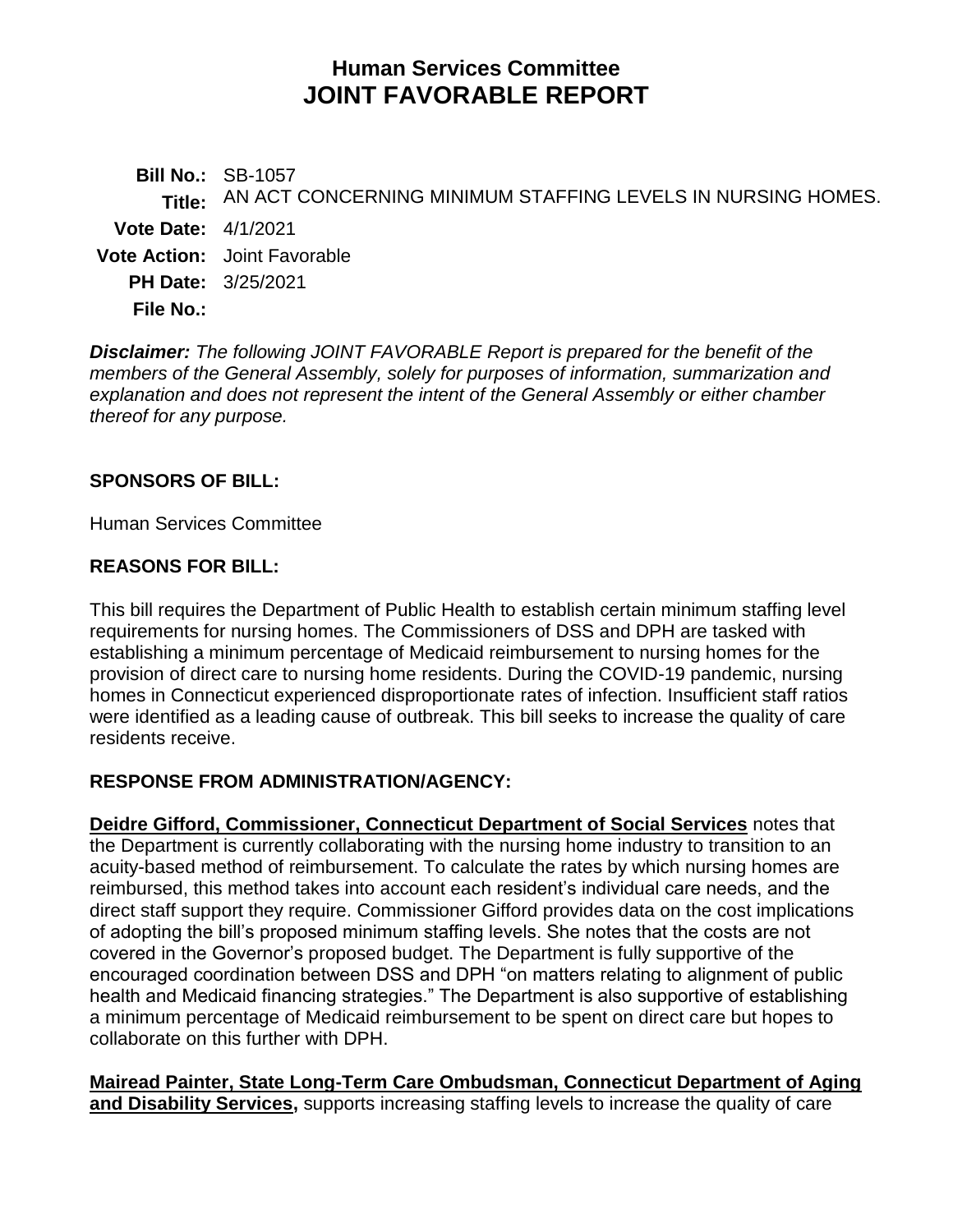provided in Connecticut's nursing homes. Ms. Painter states that "CT has one of the country's lowest required direct care ratios at 1.9 hours a day." She notes the well-founded correlation between appropriate staffing levels and quality care. Low staffing levels are harmful because CNAs are often not able to meet the needs of all residents. Ms. Painter comments that inadequate staffing levels put residents at risk for unintended abuse and neglect.

# **NATURE AND SOURCES OF SUPPORT:**

**Michael Werner, Law & Policy Fellow, Commission on Women, Children, Seniors, Equity and Opportunity (CWCSEO)** supports this bill. Mr. Werner believes that by codifying "nursing home" in statute and reviewing the term "direct care" Connecticut can rectify the inequities in staffing levels across nursing homes. He cites studies that prove that adequate staffing levels are associated with improved health outcomes. These findings are especially pertinent in controlling the spread of coronavirus.

# **AARP, CT Jean Mills Aranha, Managing Attorney, Connecticut Legal Services, Inc.**

They support this bill because inadequate staffing in nursing homes is a longstanding problem. They explain that the current mandate of 1.9 hours of nursing staff care per resident per day is far below the 4.1 hours that have been identified by the Centers of Medicare and Medicaid Services (CMS) as the minimum necessary to ensure adequate care. Ms. Aranha adds that it offers potential cost savings since unnecessary hospitalizations are reduced by better care. Ms. Aranha adds that establishing a minimum percentage of Medicaid reimbursement to be used for the provision of direct care will ensure that an appropriate proportion of funds are truly used for direct care. AARP adds that it "would create greater accountability for how state funding is used and would ultimately improve care for residents." AARP recommends an amendment to Section 1 (b) to specify that the recommended staffing levels are per residents per day.

#### **Elizabeth Stern, Stonington, CT Valerie Marcella, Niantic, CT**

They strongly support this bill because establishing minimum staffing requirements improves the quality of care for residents. Ms. Marcella notes that the pandemic has reinforced the need for improved ratios due to the increased needs of residents, and the strain experienced by staff. Ms. Stern supports establishing a minimum percentage of Medicaid reimbursement to nursing homes for the provision of direct care.

**Jesse Martin, Vice President District, 1199NE, SEIU** notes that to raise minimum staffing requirements, there needs to be a substantial investment in nursing homes. This is because nursing home workers are underpaid, and often need to work more than one job to sustain themselves. With increased funding and higher wages, nursing homes will be able to hire, recruit, and retain more staff. Mr. Martin recommends switching the hours of care that are delivered by RNs with the hours of care that are delivered by LPNs since they deliver most of the direct care. He also recommends clarifying the language in Section 1(c)(3) regarding payment incentives for staff to work in one nursing home. District 1199 believes that the current language is vague and could have unintended consequences for workers.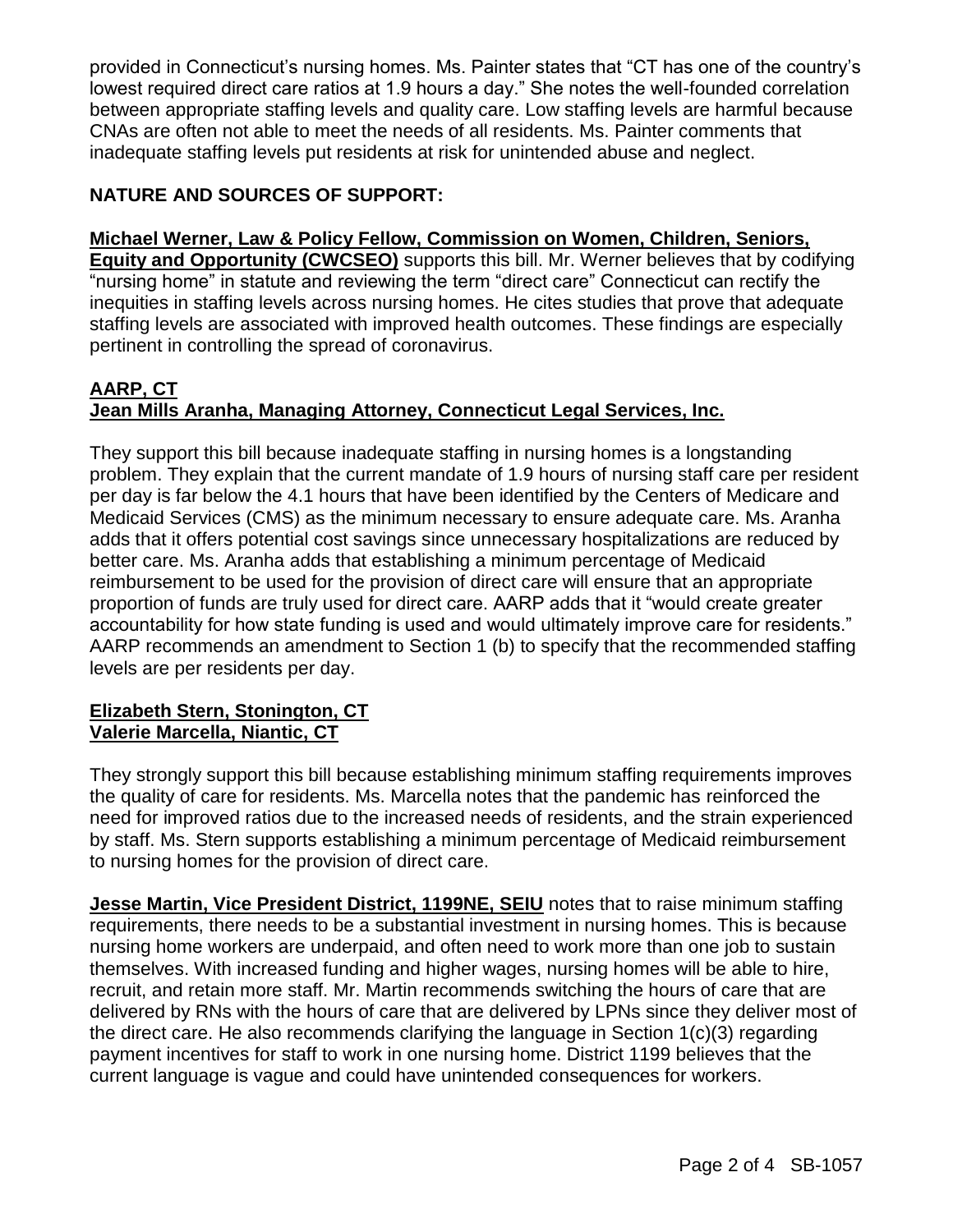#### **Stephen Wanczyk-Karp, LMSW, National Association of Social Workers (NASW) Marjorie Richardson Elaine Wilkinson, Licensed Master Social Worker**

They support this bill and request the inclusion of an improved minimum social work staff-toresident ratio. They explain the critically important role of social workers as the sole professionals in the nursing home responsible for the psycho-social needs of the residents. Ms. Wilkinson believes "the current ratio of patients to social workers is a detriment to the overall health care system as well as to individual patient care and family systems." The pandemic has exacerbated the levels of depression and anxiety experienced by residents, family members, and staff, making the need for improved ratios ever so urgent. NASW recommends adding the language of the Public Health Committee's bill, S.B. 1030, to this bill. Ms. Richardson believes a ratio of 60:1 would allow social workers more time to dedicate to residents.

#### **Executive Board, Statewide Coalition of Presidents of Resident Councils (SCPRC)**

notes that the COVID-19 pandemic has highlighted the systemic issues within nursing homes, including insufficient staffing levels. They believe "individualized person-centered care cannot be achieved without improved staffing levels."

**Patricia Lang, AARP volunteer** supports this bill because the pandemic has revealed inadequate staffing levels in nursing homes. She notes that high staffing levels would ensure that a certain percentage of Medicaid payments go to direct patient care, rather than other expenses or salaries. Ms. Lang believes that payment incentives for staff to work in a single facility will encourage care continuity, which will improve health outcomes for residents. She adds that the bill prohibits a home from hiring workers that violate health and safety protocols, which will give families confidence in the care their loved ones are receiving.

**Thomas J. Stovall, MPH Candidate, Yale School of Public Health Department of Health Policy and Management** supports this bill due to the large amounts of evidence supporting the use of staffing standards to strengthen the quality of care and mitigate deficiencies. Mr. Stovall adds that the bill aligns with objective 5 of the elder rights strategic goal of Connecticut's State Unit on Aging and the Mathematica report in 2020. He also notes the existence of literature suggesting the difference in quality between for-profit and non-profit nursing homes, which is believed to be due to staffing levels.

# **NATURE AND SOURCES OF OPPOSITION:**

**Mag Morelli, President of LeadingAge Connecticut** opposes this bill because LeadingAge believes that mandating specific ratios of CNA, RN, and LPN contradicts the concept of meeting the individualized needs of residents. Ms. Morelli explains the importance of the care registered nurses provide and adds that they object to any minimum staffing levels that disregard the significance of this care. She adds that nursing homes are not currently being reimbursed for their staffing costs. LeadingAge CT emphasizes the need to fully fund the reimbursement system if legislation is passed to raise the minimum staffing levels. Ms. Morelli also states that LeadingAge CT is concerned about subsection (d) because it does not clarify what would be defined as direct care. They believe it is inappropriate to delegate the development of a percentage mandate to a state agency. Ms. Morelli adds that any new